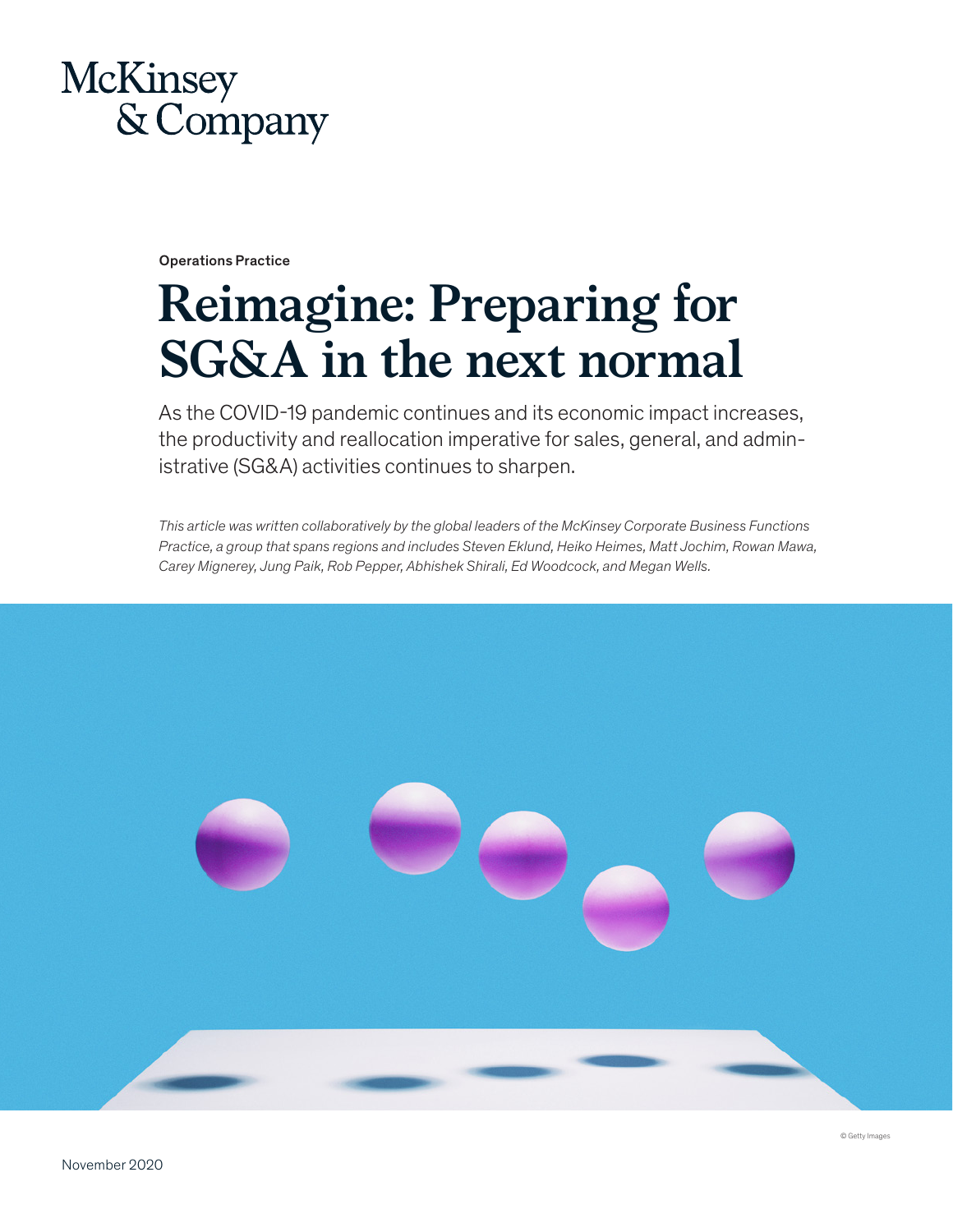The COVID-19 pandemic has brought rapid change to organizations as they strive to adapt to the next normal. Transformations that would typically take years to implement are being achieved in a few months—such as skyrocketing growth in e-commerce and omnichannel platforms and the rapid implementation of automation technologies.

We see similar trends in the findings from our survey of nearly 300 global CXOs across a wide range of industries and functions: organizations are increasing their cost-reduction targets, modifying their operating models on the fly, and redefining their functional priorities. Conducted as a follow-up to "Reset and reallocate: SG&A in the next normal" from May 2020, the latest poll asked how executives are thinking about SG&A in the months ahead.

### **Cost reduction continues, but not at the expense of growth**

Given current challenges, it's hardly surprising that 76 percent of executives reported cost management and growth as two of their top three priorities over the next 12 months. More noteworthy are the respondents' plans for spending: building digital capabilities has risen to become as a clear top-three priority, with 61 percent of respondents citing it as a top priority, up from 42 percent just one quarter earlier.

Reorganization also increased in priority since last quarter, rising from 26 percent to 37 percent. That finding matches what we have heard from individual CXOs: months of remote working and rapidly changing circumstances have prompted fundamental questions about new ways of working and decision-making (Exhibit 1).

### Exhibit 1

### **Executives are prioritizing cost and growth for the next 12 months.**



### Digital capabilities are a rising focus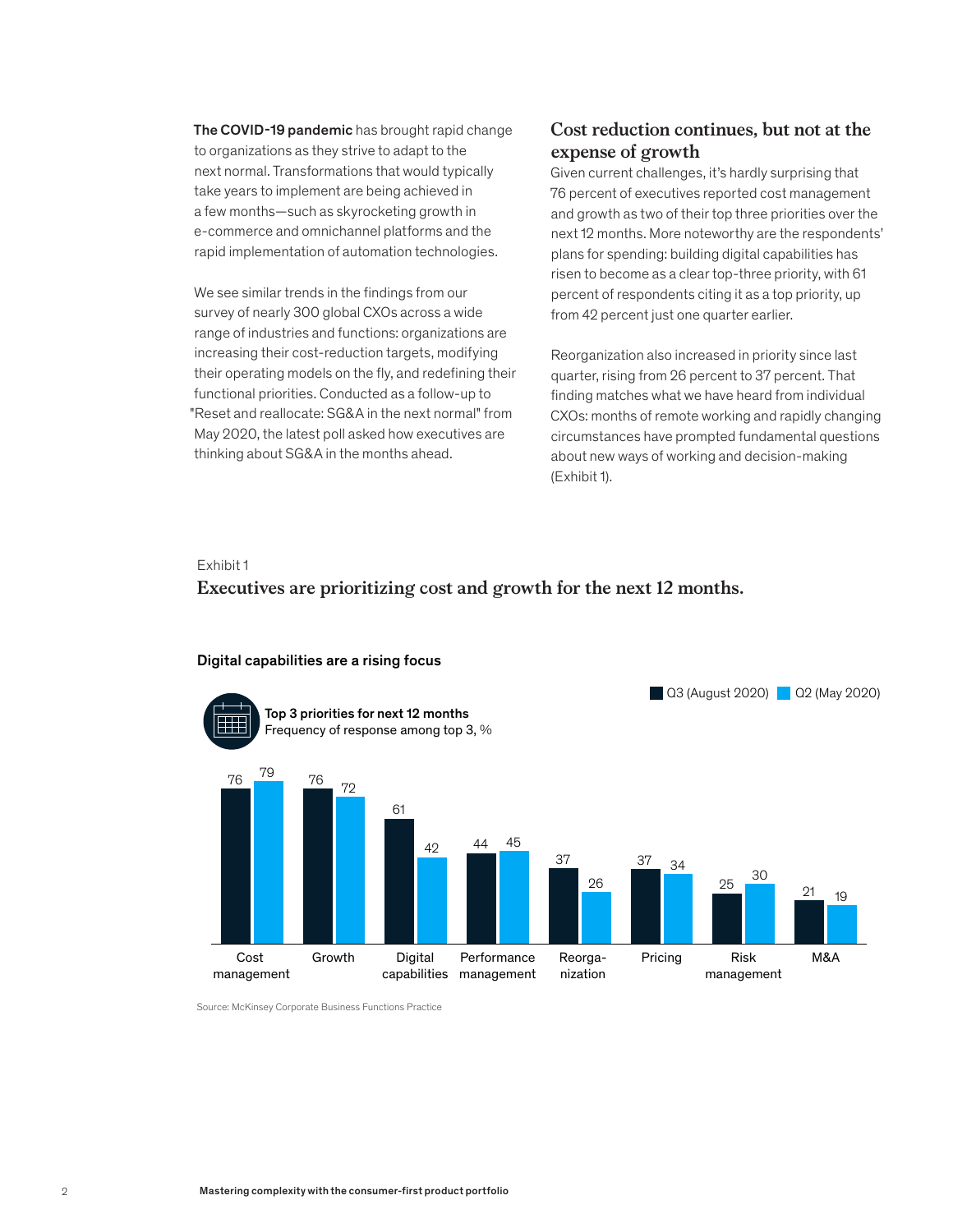### **Our methodology**

The latest edition of our quarterly survey of CXOs across the world gathered responses from 289 C-suite leaders, split across the major geographic regions and with representation across manufacturing, service industries, and corporate functions (exhibit). A wide range of sectors were represented, with the highest number of responses from the telecom, media, and technology subsectors at 22 percent, financial services close behind at 21 percent, and retail accounting for 15 percent. Functional representation was diverse as well, with finance, HR, procurement, and IT together accounting for just over 60 percent of the total responses.

### Exhibit **We listened across industries and regions.** We listened across industries and regions.

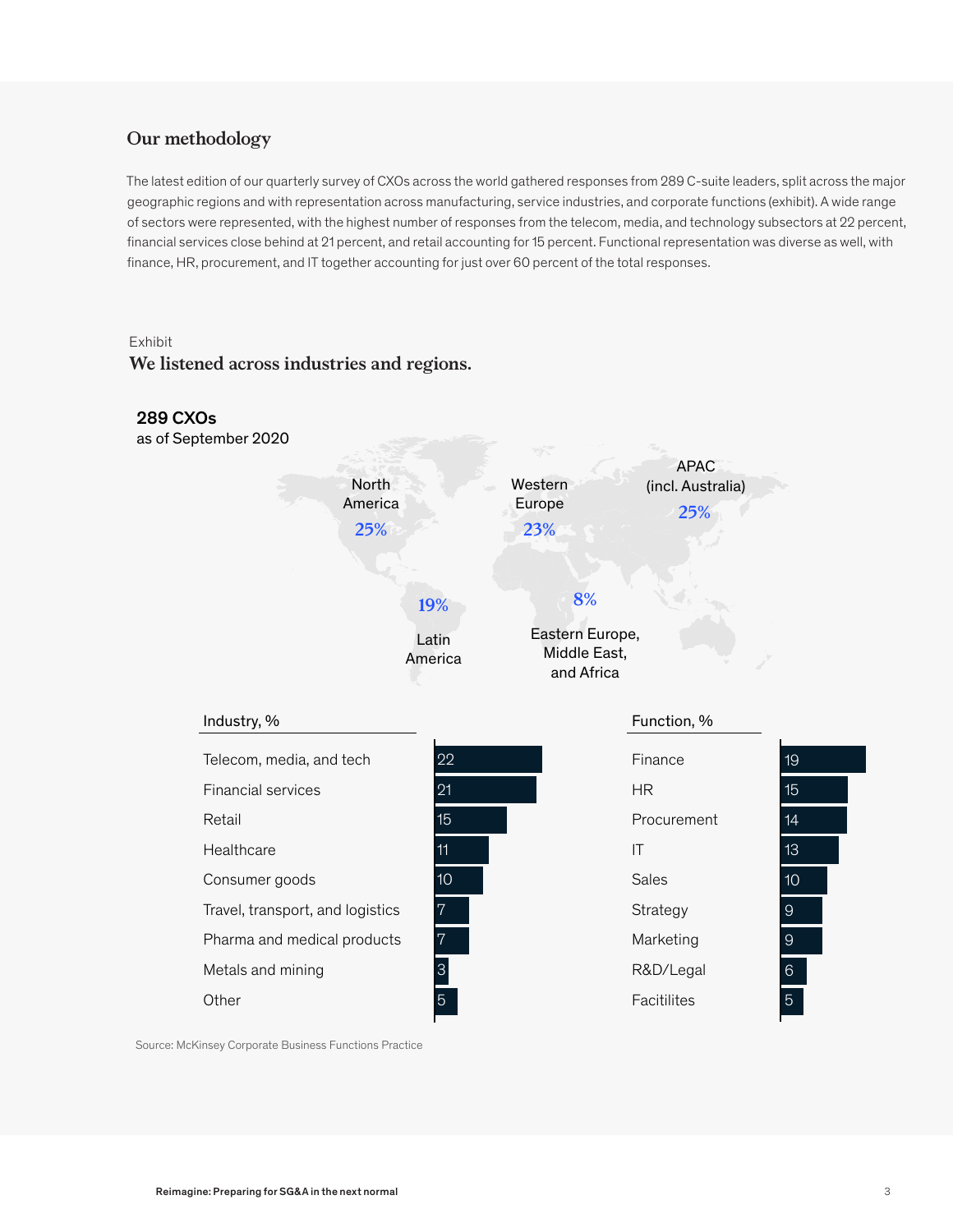### **Cost targets get tougher, with little tailoring**

We also explored how companies intend to achieve these priorities, beginning with cost reduction. Since the second quarter, the reduction targets have increased by as much as 5 percentage points, depending on category (Exhibit 2). What has not changed, however, is the uniformity of the targets across the organization: one-size-fits-all continues to be the dominant model. Almost 80 percent of executives reported a dispersion among targets

of less than 20 percent across functions. As we have said earlier, while this approach might seem fair, it often leaves money on the table, and risks sacrificing future strategic needs to current short-term demands.

### **The road ahead looks complicated**

When we undertook this survey, most organizations had already launched SG&A improvement programs. The findings indicate

Exhibit 2

### <u>ramon r</u><br>Reduction targets have risen, but still follow a 'one size fits all' model.



Dispersion of reduction targets among functions % of respondents

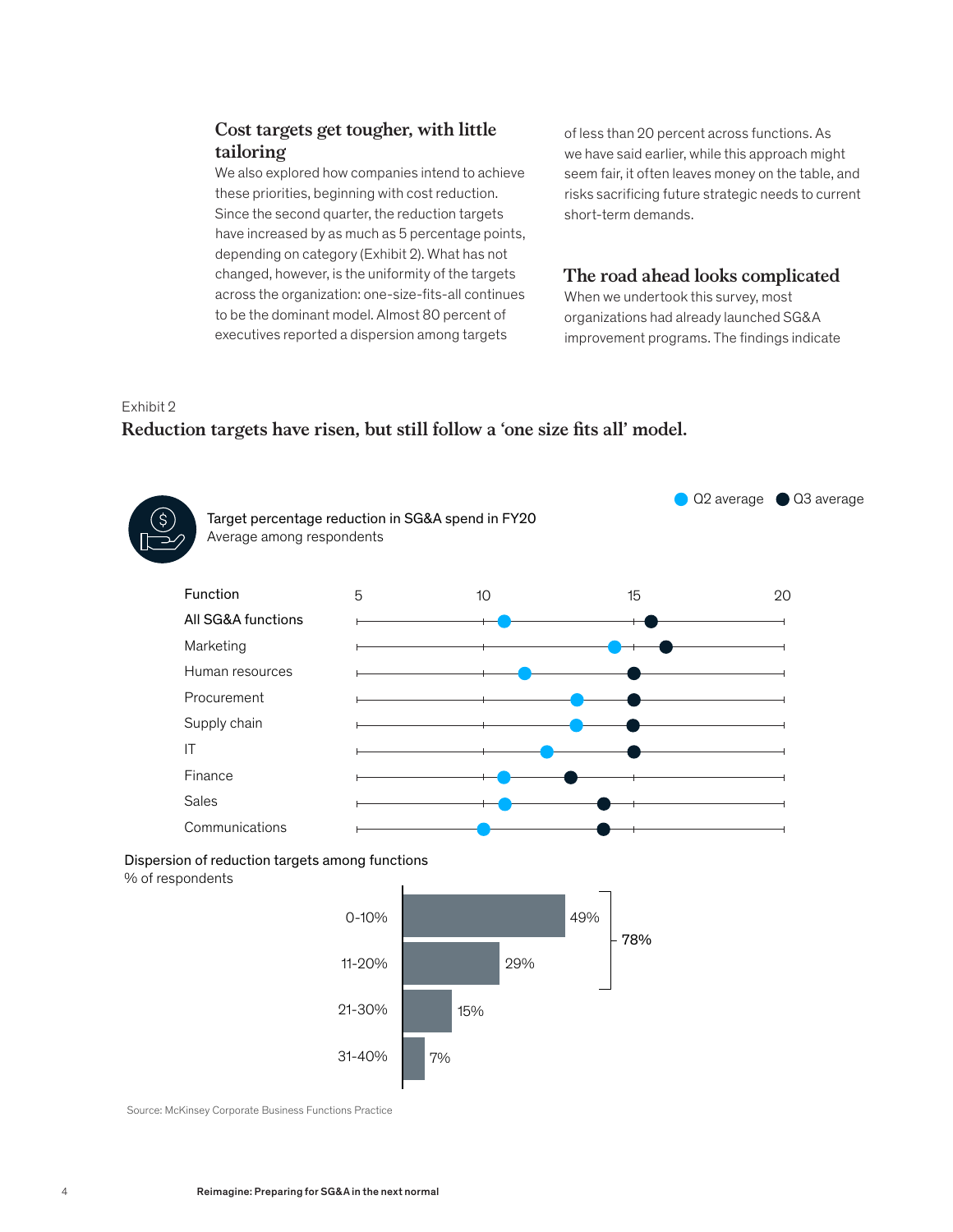a significant pessimism regarding the potential outcome of these transformations, with most respondents feeling at least "somewhat unprepared" or worse when asked about their confidence in meeting targets (Exhibit 3). Our guidance for SG&A programs is threefold: set the efficiency and effectiveness ambition high, realize the value creation potential in those investments, and reset from a zero base.

### **Remote work is hard work**

A shift to remote work often changes an organization's operating model. Although the resulting challenges are not new, organizations face increasing pressure to maintain productivity while further accelerating the adoption of digital and analytics technologies. Even as executives increasingly accept that remote working is here

to stay, they also acknowledge that making it sustainable will involve a combination of hard and soft success factors—from technology infrastructure and data security to improved collaboration, coaching, and performance management (Exhibit 4).

### **The center rises**

To manage the complicated road ahead, executives say they are looking to their corporate centers to steer the ship. As organizations usher in the next normal, they expect greater centralization, with the corporate center playing an increasingly pivotal role in operating-model changes, strategy setting, and financial governance (Exhibit 5).

### Exhibit 3

**Targets appear out of reach for many SG&A programs now underway.**  Targets appear out of reach for many SG&A programs now underway.

### Pessimism is widespread about meeting SG&A targets



Timeline to launch SG&A improvement program % of respondents<sup>1</sup>



Yet…

**66%**

Feel "somewhat unprepared" or worse when asked about confidence in meeting spend-reduction targets

1 35 respondents did not provide an answer Source: McKinsey Corporate Business Functions Practice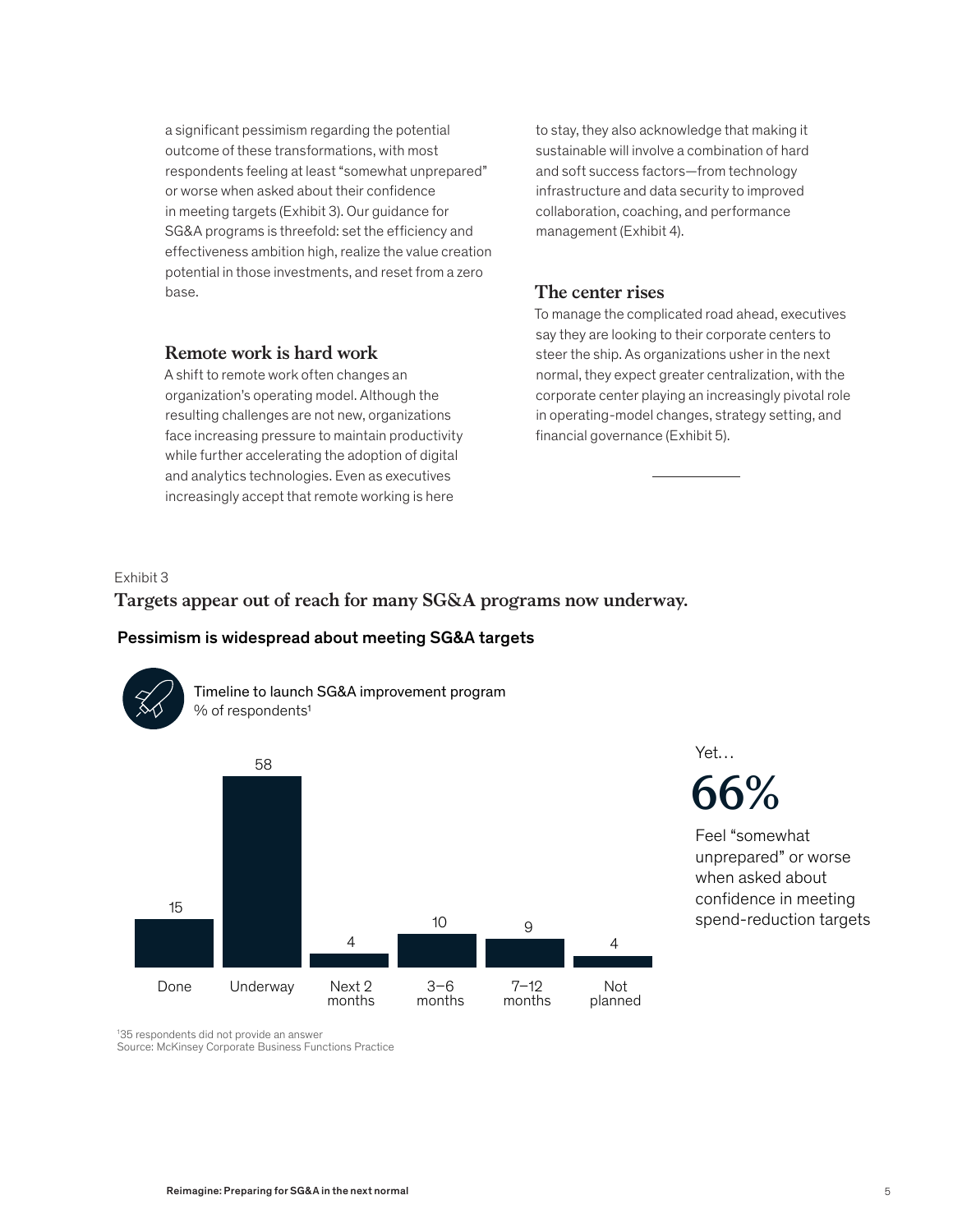### Exhibit 4

**Long-term work from home raises technology and human challenges.** Long-term work from home raises technology and human challenges.



of executives say that their organizations have started adopting permanent remote-working models

Source: McKinsey Corporate Business Functions Practice

### Exhibit 5

**Executives foresee the corporate center taking a greater lead in shaping activities.** Executives foresee the corporate center taking a greater lead in shaping  $\overline{\phantom{a}}$ 



Corporate center's responsibilities in a post-COVID world % of respondents



## **70%**

of executives expect the corporate center to play a more relevant role in steering the organization